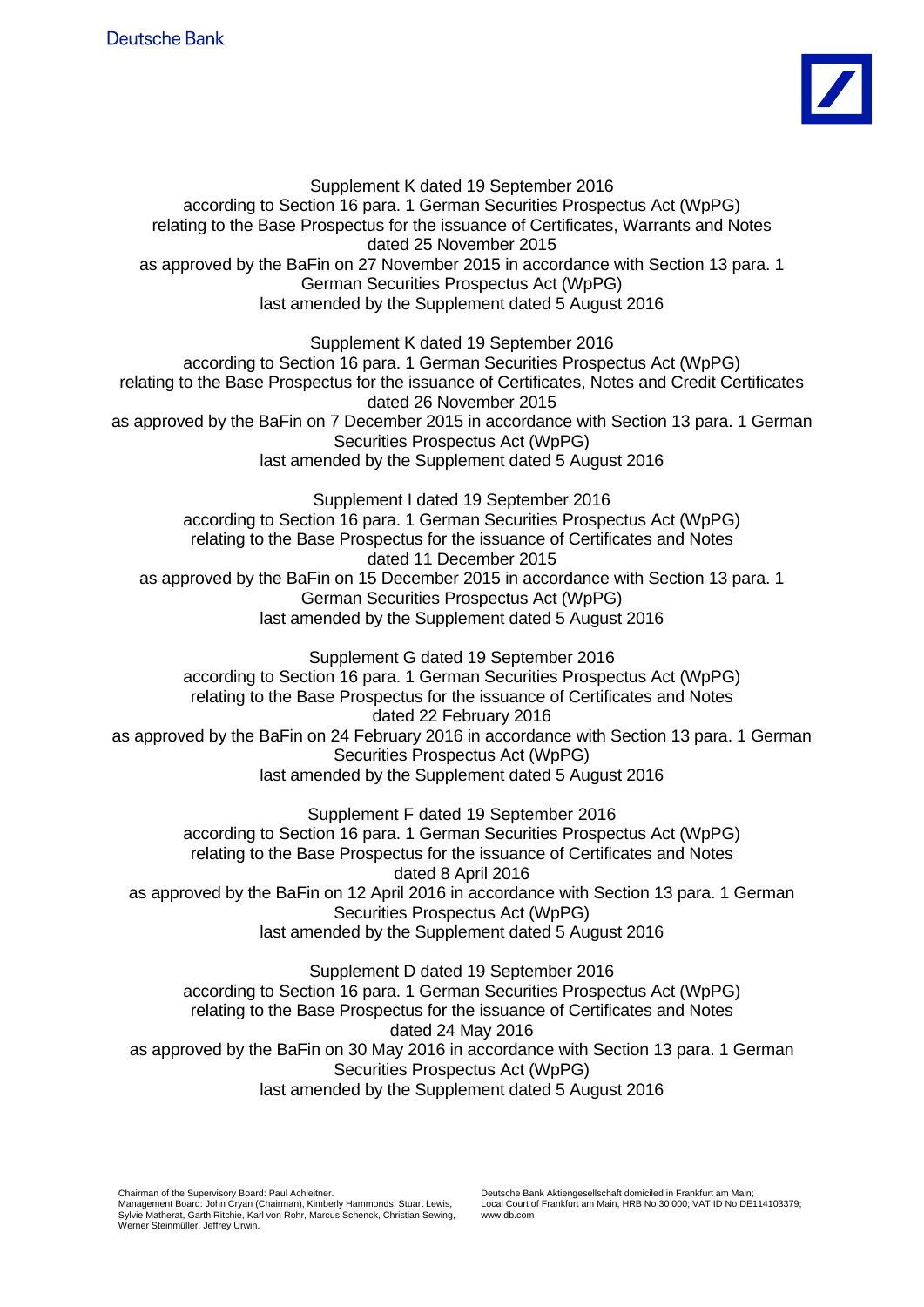Supplement D dated 19 September 2016 according to Section 16 para. 1 German Securities Prospectus Act (WpPG) relating to the Base Prospectus for the issuance of Certificates and Notes IV dated 16 June 2016 as approved by the BaFin on 27 June 2016 in accordance with Section 13 para. 1 German Securities Prospectus Act (WpPG) last amended by the Supplement dated 5 August 2016

Supplement A dated 19 September 2016 according to Section 16 para. 1 German Securities Prospectus Act (WpPG) relating to the Base Prospectus for the issuance of Certificates, Warrants and Notes dated 24 August 2016 as approved by the BaFin on 25 August 2016 in accordance with Section 13 para. 1 German Securities Prospectus Act (WpPG)

Supplement A dated 19 September 2016 according to Section 16 para. 1 German Securities Prospectus Act (WpPG) relating to the Base Prospectus for the issuance of Certificates and Notes V dated 2 September 2016 as approved by the BaFin on 8 September 2016 in accordance with Section 13 para. 1 German Securities Prospectus Act (WpPG)

Supplement A dated 19 September 2016 according to Section 16 para. 1 German Securities Prospectus Act (WpPG) relating to the Base Prospectus for the issuance of Notes dated 9 September 2016 as approved by the BaFin on 13 September 2016 in accordance with Section 13 para. 1 German Securities Prospectus Act (WpPG)

Supplement A dated 19 September 2016 according to Section 16 para. 1 German Securities Prospectus Act (WpPG) relating to the Base Prospectus for the issuance of Certificates and Credit Certificates dated 9 September 2016 as approved by the BaFin on 13 September 2016 in accordance with Section 13 para. 1 German Securities Prospectus Act (WpPG)

**In accordance with Section 16 para. 3 of the German Securities Prospectus Act (***Wertpapierprospektgesetz***), investors who have, in the course of an offer of securities to the public, already agreed to purchase or subscribe for the securities, before the publication of this Supplement, have the right, exercisable within two working days after the publication of the Supplement, to withdraw their acceptances, provided that the new factor, mistake or inaccuracy referred to in Section 16 para. 1 of the German Securities Prospectus Act arose before the final closing of the offer to the public and the delivery of the securities.**

**The right to withdraw is exercisable by notification to Deutsche Bank Aktiengesellschaft, Taunusanlage 12, 60325 Frankfurt am Main, Germany. The withdrawal does not have to provide any grounds and has to be provided in text form; dispatch of the withdrawal in good time is sufficient to comply with the time limit.**